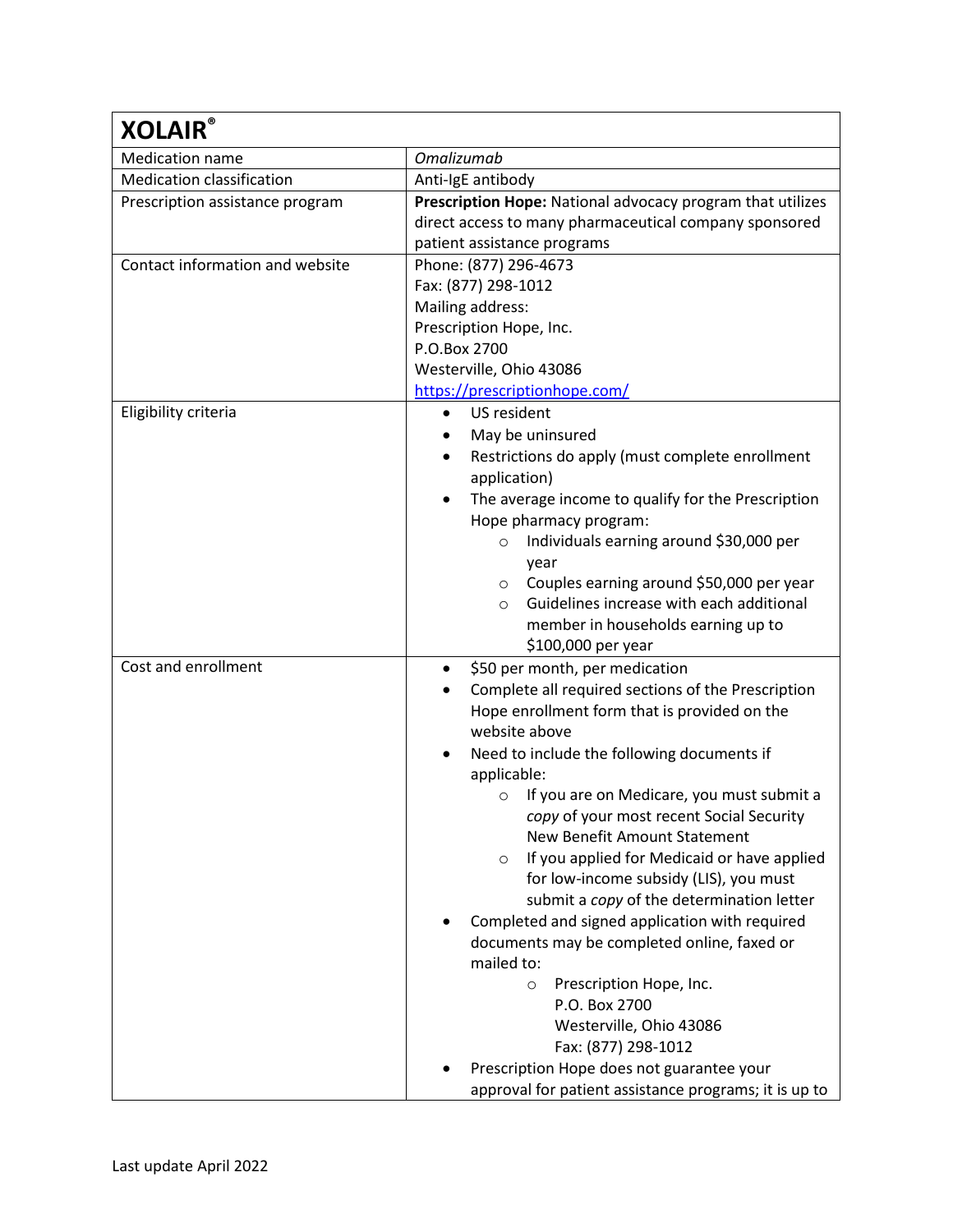|  | each applicable drug manufacturer to make the<br>eligibility determination<br>After enrollment, you can typically expect to<br>$\bullet$<br>receive 90 days' worth of medication delivered to<br>your home or doctor's office within 4 to 6 weeks<br>Refills will be delivered automatically before your<br>$\bullet$<br>current supply runs out<br>If Prescription Hope cannot help you with a<br>$\bullet$<br>medication, there will never be a fee for that<br>medication |
|--|------------------------------------------------------------------------------------------------------------------------------------------------------------------------------------------------------------------------------------------------------------------------------------------------------------------------------------------------------------------------------------------------------------------------------------------------------------------------------|
|--|------------------------------------------------------------------------------------------------------------------------------------------------------------------------------------------------------------------------------------------------------------------------------------------------------------------------------------------------------------------------------------------------------------------------------------------------------------------------------|

| <b>XOLAIR®</b>                   |                                                                                                                 |
|----------------------------------|-----------------------------------------------------------------------------------------------------------------|
| <b>Medication name</b>           | <b>Omalizumab</b>                                                                                               |
| <b>Medication classification</b> | Anti-IgE antibody                                                                                               |
| Offer                            | Co-pay card program                                                                                             |
| Contact information and website  | Phone: (866) 496-5247                                                                                           |
|                                  | Hours: Monday - Friday 8:30 a.m. - 5:00 p.m. ET                                                                 |
|                                  | Email: www.gene.com/contact-us/submit-medical-inquiry                                                           |
|                                  | Mailing address:                                                                                                |
|                                  | <b>Customer Interaction Center</b>                                                                              |
|                                  | Novartis Pharmaceuticals Corporation                                                                            |
|                                  | One Health Plaza                                                                                                |
|                                  | East Hanover, NJ 07936-1080                                                                                     |
|                                  | http://www.xolair.com/allergic-asthma/financial-support-                                                        |
|                                  | options.html                                                                                                    |
| Card activation instructions     | Go to the link provided above to apply for a Xolair<br>$\bullet$<br>co-pay card                                 |
|                                  | Must provide insurance information                                                                              |
|                                  | If you are eligible you will receive a letter<br>$\bullet$                                                      |
|                                  | containing information needed to use the card                                                                   |
| How the card works               | Patients are responsible for first \$5 per drug co-pay<br>$\bullet$<br>and the card covers the remaining amount |
|                                  | Program can provide up to \$10,000 over 12                                                                      |
|                                  | consecutive months                                                                                              |
|                                  | Must share your co-pay card information to your<br>٠                                                            |
|                                  | specialty pharmacy, doctor's office and the place                                                               |
|                                  | you receive Xolair in order to have your co-pay                                                                 |
|                                  | charged to the card                                                                                             |
| Eligibility criteria             | U.S. resident<br>$\bullet$                                                                                      |
|                                  | Must be 18 years of age or older, if under that age                                                             |
|                                  | then a legal guardian must manage the card                                                                      |
|                                  | Valid only for patients with commercial (private or                                                             |
|                                  | non-governmental) insurance                                                                                     |